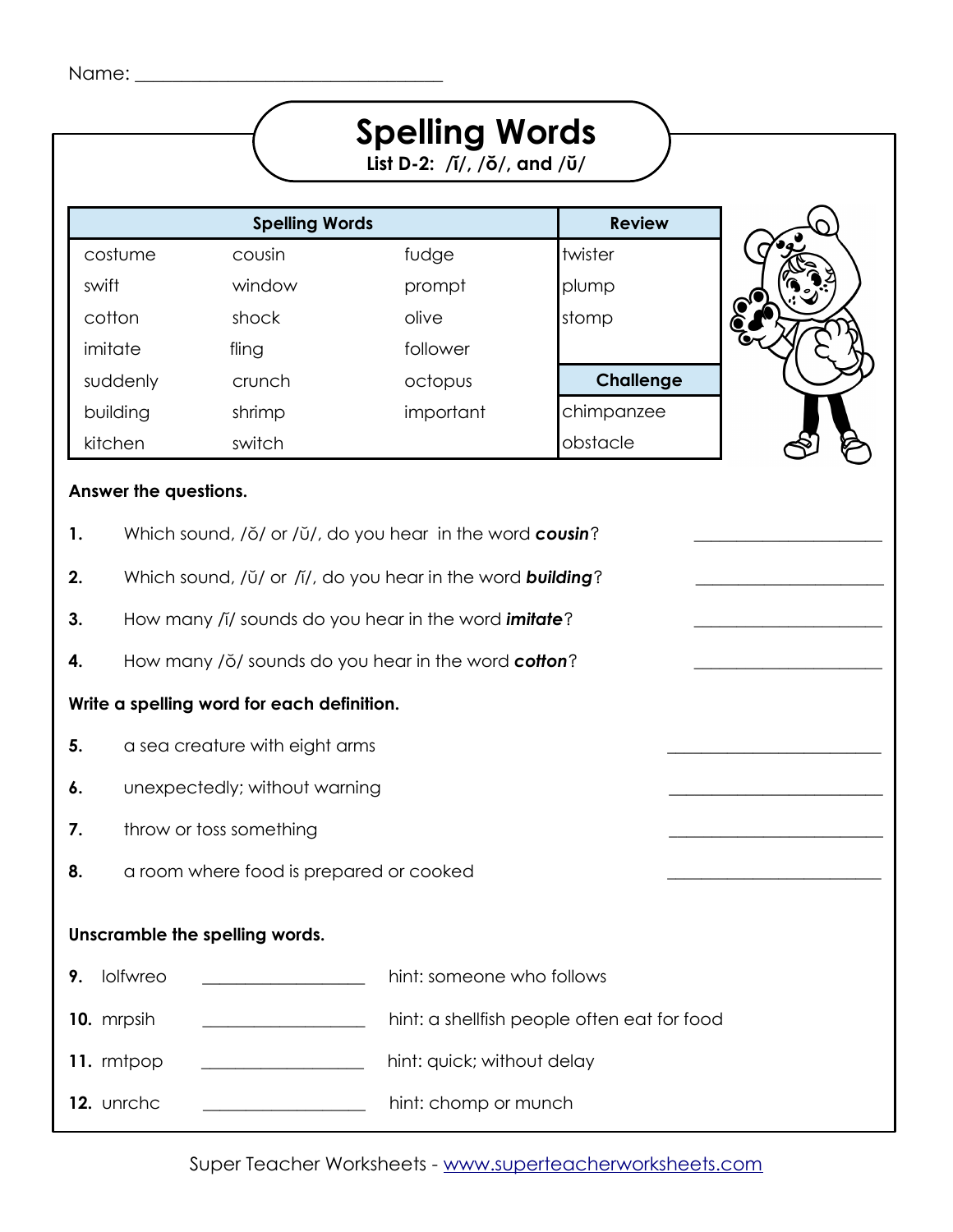|  | Name: |  |
|--|-------|--|
|  |       |  |

|     | Complete each sentence with a spelling word from the box. |         |                                                       |                                                                                                      |
|-----|-----------------------------------------------------------|---------|-------------------------------------------------------|------------------------------------------------------------------------------------------------------|
|     | important                                                 | switch  | olive                                                 | fudge                                                                                                |
|     | swift                                                     | costume | shock                                                 | window                                                                                               |
| 13. | on a pan.                                                 |         |                                                       | Mrs. Kaiser drizzled the Brussels sprouts with _________________________________ oil and spread them |
| 14. |                                                           |         |                                                       | Quinn went to the store to pick out a Halloween _____________________.                               |
| 15. |                                                           |         |                                                       |                                                                                                      |
| 16. |                                                           |         |                                                       | The candy shop was giving out free samples of _______________________.                               |
| 17. |                                                           |         |                                                       | Can you please open the ___________________? It's getting stuffy in here.                            |
| 18. |                                                           |         |                                                       | When Anne heard the news, she was in a state of ________________________.                            |
| 19. | the window seat.                                          |         |                                                       | Cody wants to ________________________________ seats with his dad on the airplane so he can have     |
| 20. | Allison.                                                  |         |                                                       | "Don't forget you have an _________________________test to study for," Mom reminded                  |
|     | Answer the questions.                                     |         |                                                       |                                                                                                      |
| 21. | Which review word rhymes with the word chomp?             |         |                                                       |                                                                                                      |
| 22. | Which review word rhymes with the word mister?            |         |                                                       |                                                                                                      |
| 23. | Which review word rhymes with the word stump?             |         |                                                       |                                                                                                      |
| 24. | Name the challenge word that begins with a vowel.         |         |                                                       |                                                                                                      |
| 25. |                                                           |         | Name the challenge word that begins with a consonant. |                                                                                                      |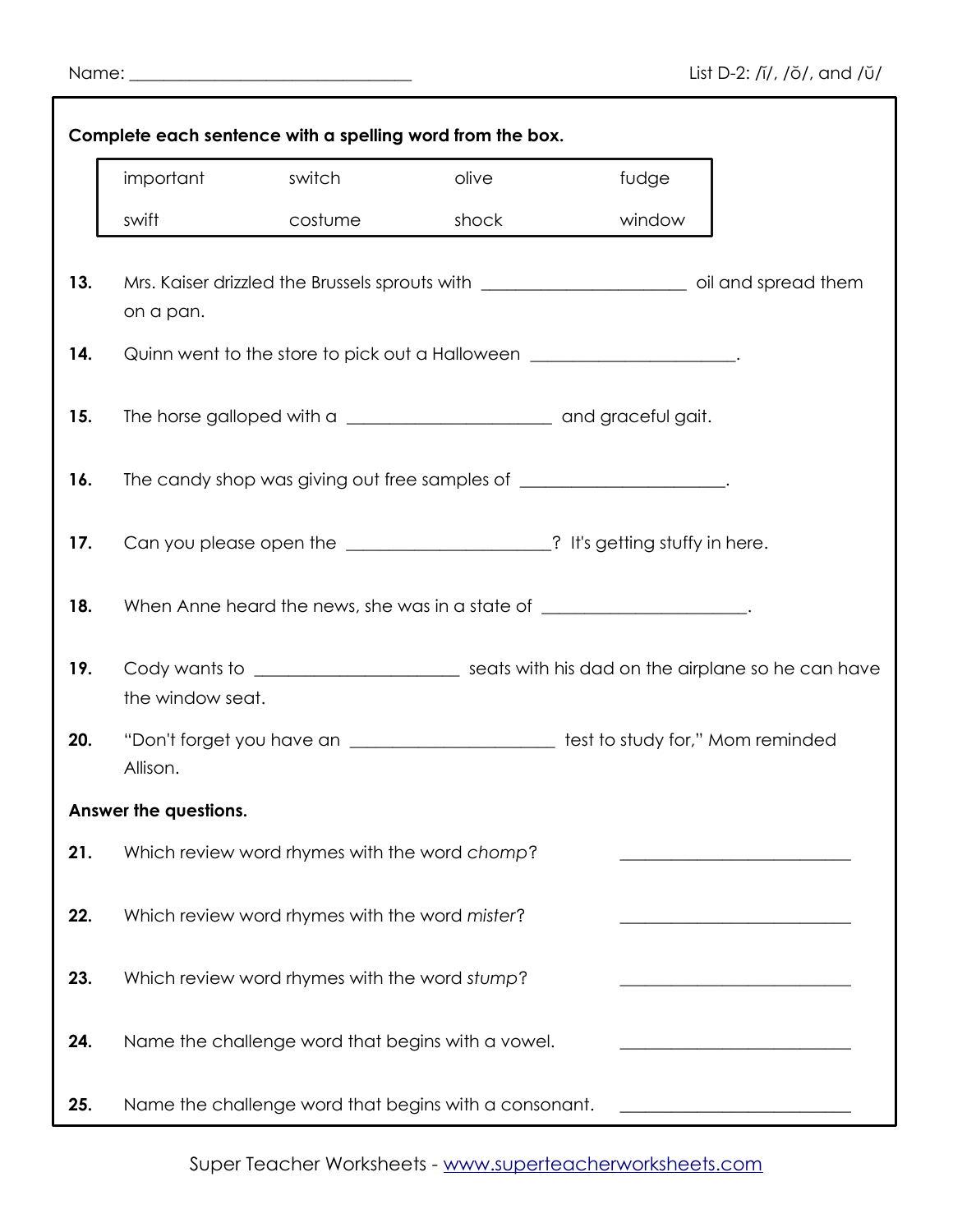## **ANSWER KEY**

## **Spelling Words**

**List D-2: /ĭ/, /ŏ/, and /ŭ/**

|          | <b>Spelling Words</b> |           | <b>Review</b>    |
|----------|-----------------------|-----------|------------------|
| costume  | cousin                | fudge     | twister          |
| swift    | window                | prompt    | plump            |
| cotton   | shock                 | olive     | stomp            |
| imitate  | fling                 | follower  |                  |
| suddenly | crunch                | octopus   | <b>Challenge</b> |
| building | shrimp                | important | chimpanzee       |
| kitchen  | switch                |           | obstacle         |



| 1. |                                |                                            | Which sound, /ŏ/ or /ŭ/, do you hear in the word cousin?           |          | <u>/ŭ/</u>         |
|----|--------------------------------|--------------------------------------------|--------------------------------------------------------------------|----------|--------------------|
| 2. |                                |                                            | Which sound, /ŭ/ or /ĭ/, do you hear in the word <b>building</b> ? |          | ∐                  |
| 3. |                                |                                            | How many /i/ sounds do you hear in the word <i>imitate</i> ?       |          | 2 /i/ sounds       |
| 4. |                                |                                            | How many /ŏ/ sounds do you hear in the word cotton?                |          | $1/\delta$ / sound |
|    |                                | Write a spelling word for each definition. |                                                                    |          |                    |
| 5. |                                | a sea creature with eight arms             |                                                                    | octopus  |                    |
| 6. |                                | unexpectedly; without warning              |                                                                    | suddenly |                    |
| 7. | throw or toss something        |                                            |                                                                    | fling    |                    |
| 8. |                                | a room where food is prepared or cooked    |                                                                    | kitchen  |                    |
|    | Unscramble the spelling words. |                                            |                                                                    |          |                    |
| 9. | lolfwreo                       | follower                                   | hint: someone who follows                                          |          |                    |
|    | 10. mrpsih                     | shrimp                                     | hint: a shellfish people often eat for food                        |          |                    |
|    | 11. mtpop                      | prompt                                     | hint: quick; without delay                                         |          |                    |
|    | 12. unrchc                     | crunch                                     | hint: chomp or munch                                               |          |                    |
|    |                                |                                            |                                                                    |          |                    |